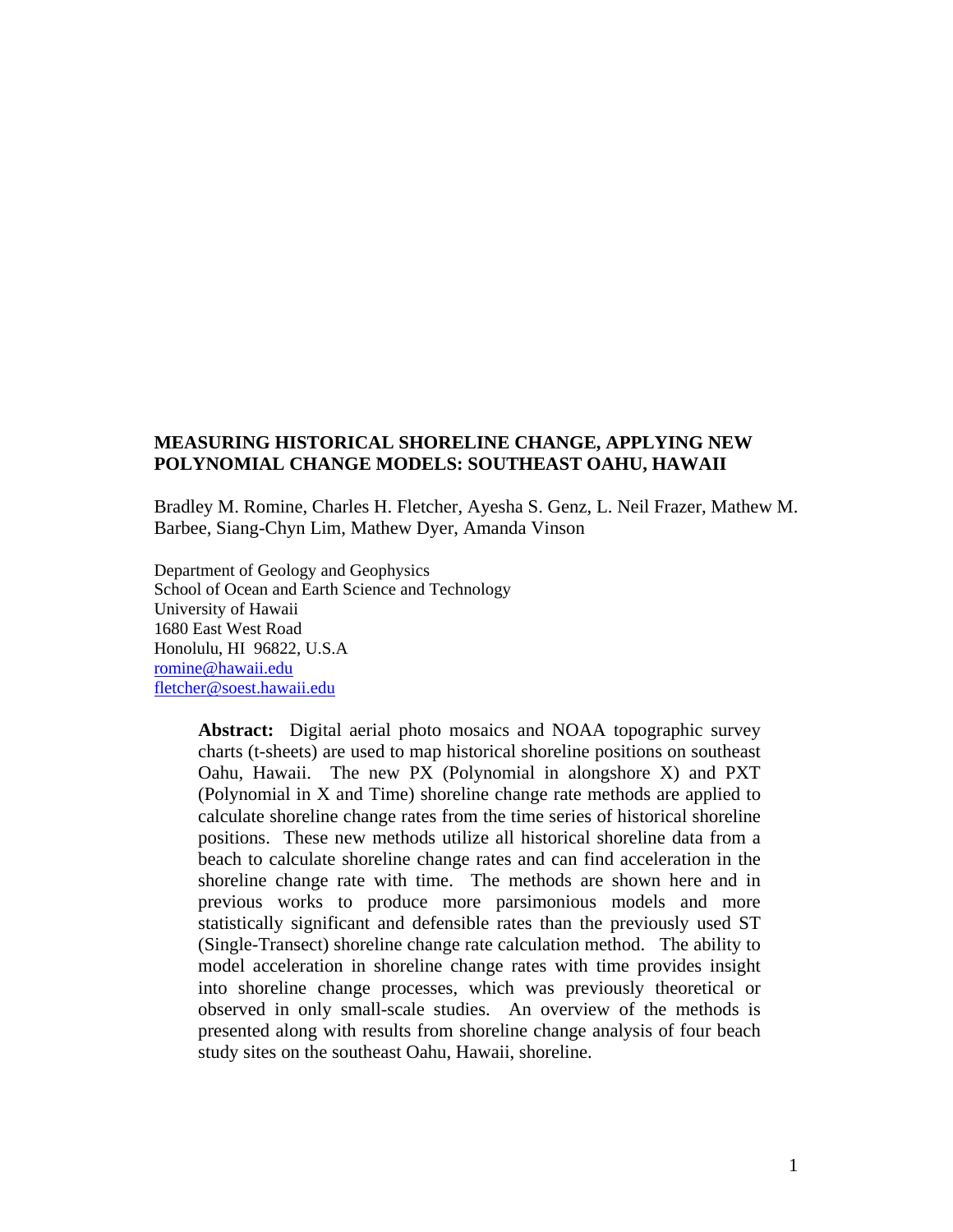## **INTRODUCTION**

Beach loss due to chronic erosion has direct consequences for Hawaii's tourist-based economy and threatens private and public property. Within the last century many beaches on Oahu have narrowed or been completely lost to coastal erosion (Hwang 1981; Sea Engineering 1988; Fletcher, *et al*. 1997). Coastal development and sealevel rise due to climate change threaten Oahu's remaining beaches. With the goal of helping to protect southeast Oahu's beaches through science-based land use planning and regulation, historical shorelines are mapped from aerial photographs and survey charts and shoreline change rates are calculated.

The recently developed PX (Polynomial in alongshore X) and PXT (Polynomial X and Time) shoreline change methods are employed in modeling shoreline change. These new methods often produce statistically significant change rates (statistically discernible from a rate of 0 m/yr) where the previously used ST (Single-Transect) method cannot (Frazer, *et al*. in press; Genz, *et al.* in press). PXT can model acceleration in the shoreline change rate – an important advance, as beaches may not erode or accrete at a constant (linear) rate. Here we report on the overview of the PX and PXT shoreline change rate methods and present results from the applications of these methods on four beach sites on the southeast Oahu, Hawaii, shoreline (Figure 1).



Figure 1. Southeast Oahu beach study sites.

## **METHODS MAPPING HISTORICAL SHORELINES**

For this study we adhere closely to the methods of Fletcher, *et al*. (2003) used in mapping historical shorelines on Maui, Hawaii. A combination of NOAA NOS topographic maps (t-sheets) and high-resolution (0.5 m) vertical aerial photo mosaics are used to determine historical shoreline positions (low water mark) and calculate long-term erosion rates.

Aerial photographs are orthorectified and mosaicked, usually achieving root mean square (RMS) positional error  $\langle 2 \text{ m.} \rangle$  T-sheets are rectified through various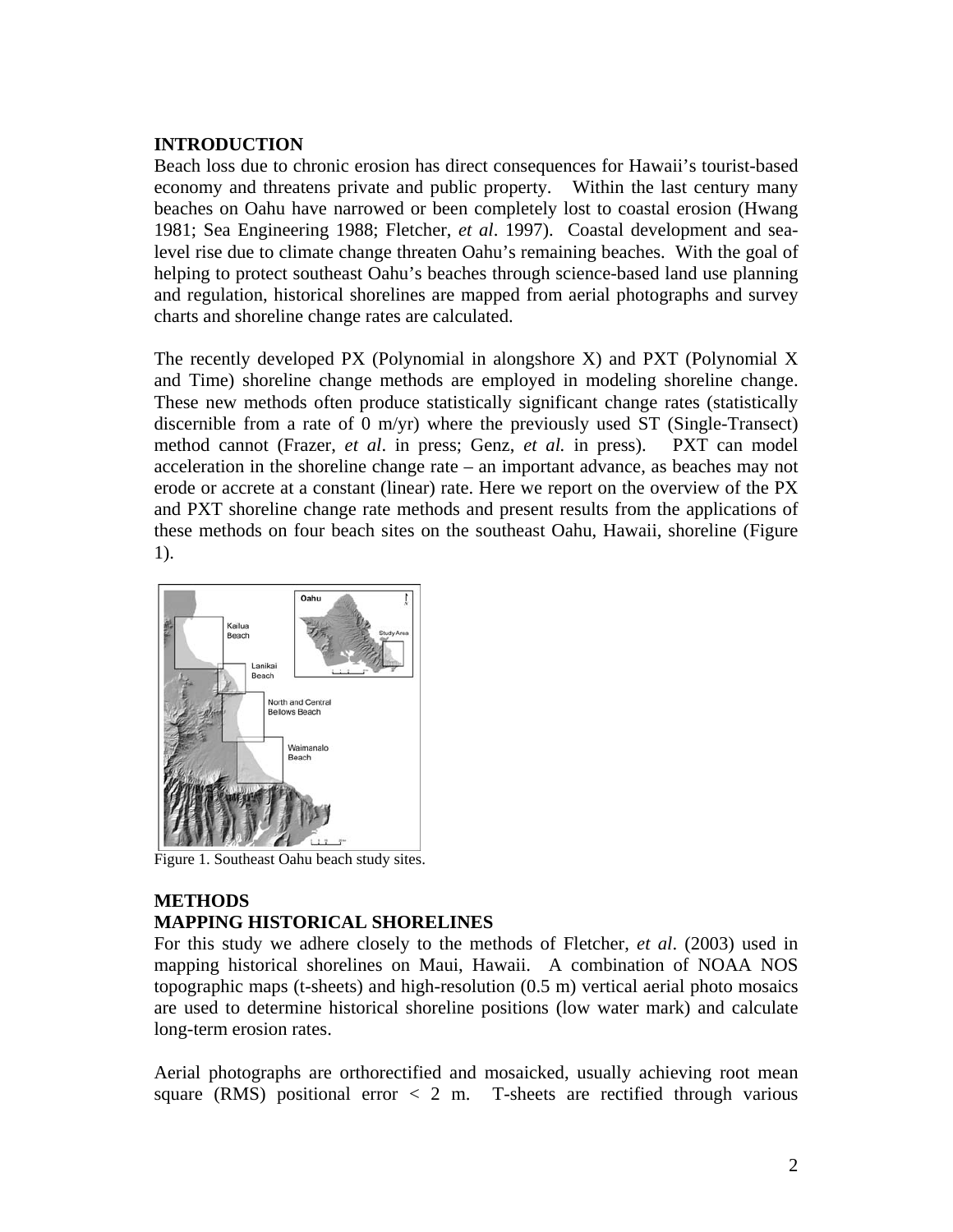transformations in PCI with RMS errors < 4 m. Rectification of t-sheets is also verified by their fit to hard rocky shoreline and other typically unchanging geological features in aerial photo mosaics. Previous workers have addressed the accuracy of tsheets (Shalowitz 1964; Crowell, *et al*. 1991; Daniels and Huxford 2001) finding that they meet national map accuracy standards (Ellis 1978) and recommending them for use in shoreline change studies as a valuable source for extending the time series of historical shoreline position (NAS 1990). Historical shoreline positions are digitized in a GIS from the rectified images.

## **CALCULATING SHORELINE CHANGE RATES**

Previous studies (e.g., Norcross, *et al*. 2002; Maui Shoreline Atlas 2003; Hapke 2006) have utilized the ST (Single-Transect) method to calculate shoreline change rates from a time series of historical shoreline positions. ST, employed in recent studies (Fletcher, *et al*. 2003), calculates a shoreline change rate and uncertainty at each shoreline transect using re-weighted weighted least squares linear regression. This method accounts for the total positional uncertainty, *Et,* at each historical shoreline position, excludes outliers, and fits a trend line to the time series of historical shoreline positions (Fletcher, *et al*. 2003; Genz, *et al*. 2007). The weight for each shoreline position is equal to the inverse of the uncertainty squared  $(w_i = 1/Et^2)$ . Shoreline positions with higher uncertainty will have less influence on the trend line than data with smaller uncertainty. The slope of the line is the shoreline change rate.

Recent work by Frazer, *et al*. (in press) and Genz, *et al*. (in press) identify a number of problems with the ST method. ST often produces unparsimonious models, i.e., it tends to over-fit the data by using more mathematical parameters than necessary to model the change at a beach since it assumes adjacent transects are independent. In theory, adjacent transects should tell a similar story about the change occurring at a beach because beach positions share sand along the shore. Instead, ST assumes shoreline positions at a transect are independent of those at other transects, treating the beach as if it were a set of blocks centered at each transect that move independently of each other. In addition, ST produces many rates that are not statistically significant, i.e., the rates are statistically indistinguishable from a rate of 0.0 m/yr. Lastly, short-term fluctuations in the beach due to seasonal and tidal changes (high complexity) and a lack of historical shoreline data (poor sampling) can mask the long-term trend when attempting to calculate a change rate from a single transect's data.

To address these problems, Frazer, *et al*. (in press) and Genz, *et al*. (in press) developed the PX (Polynomial in alongshore X) method for calculating shoreline change rates to produce more meaningful, i.e., statistically significant and defensible, shoreline change rates. PX combines shoreline positions and uncertainties from all transects on a beach and models shoreline change for the entire length of beach using weighted least squares polynomial regression. Like the ST method, shoreline uncertainties are propagated to the calculated rate uncertainty using PX. Exponential decay functions are derived from the shoreline data and included in calculation of the shoreline change model to describe the correlation of data from adjacent transects.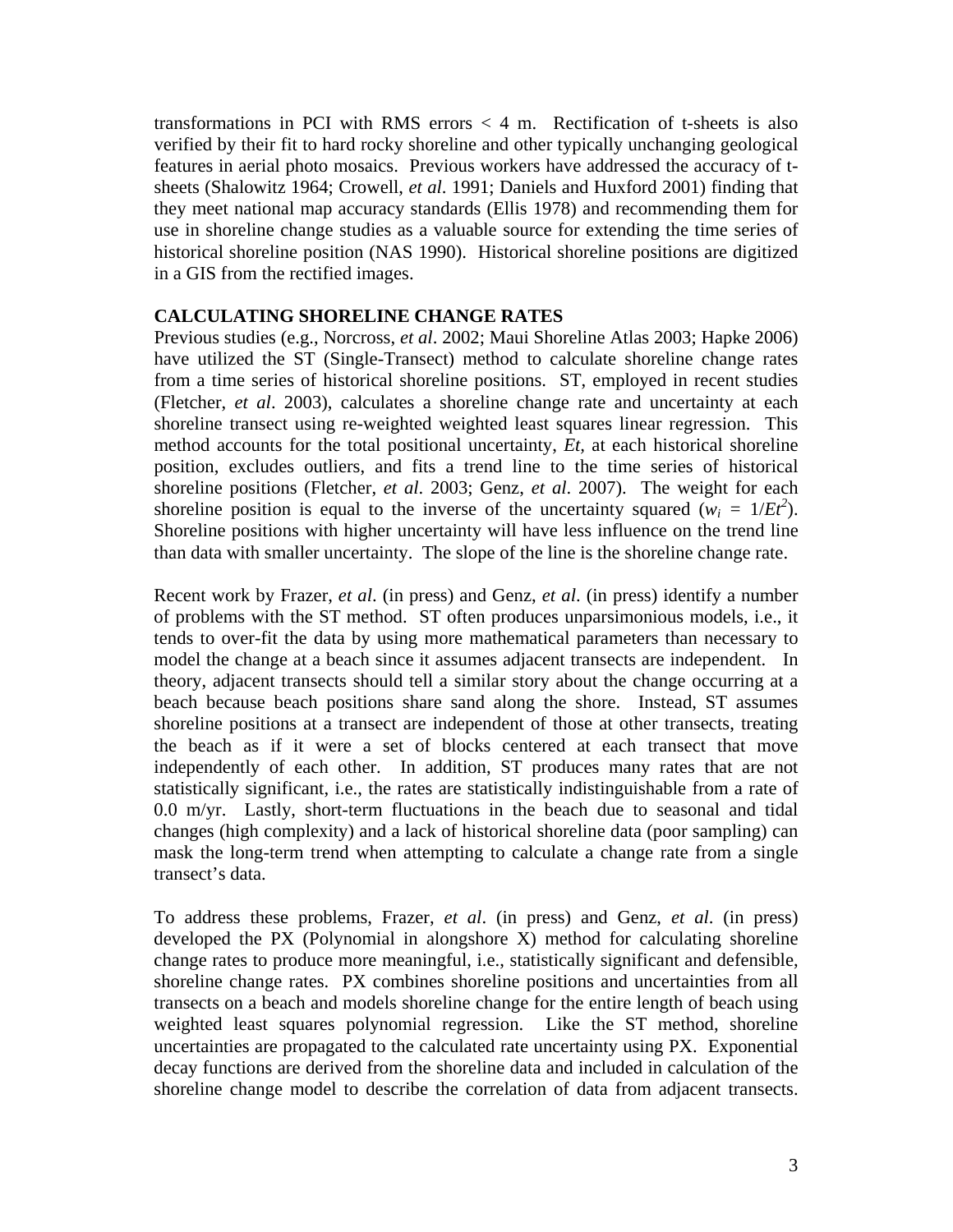The PX shoreline change models produce rates that vary continuously in the alongshore direction. These models employ information from the entire beach to model the rate at any one location.

An advancement of the PX method, called PXT (Polynomial in X and Time) method, was developed to model shoreline change rates that vary continuously in the alongshore direction and with time (Figure 2). For sufficient data, PXT can find acceleration in the shoreline change rate – an important advance, as some beaches may not erode or accrete at a constant (linear) rate. The PX and PXT methods often give meaningful, i.e., statistically defensible, change rates for beaches where ST cannot (Table 2).



Figure 2. PXT polynomial shoreline change model for North Bellows Beach. Shoreline change rates (slope in shoreline position and time) vary in alongshore direction and with time.

|                                       |  |  |  | Table 2. Percent of transects with statistically significant rates       |  |                 |  |  |  |
|---------------------------------------|--|--|--|--------------------------------------------------------------------------|--|-----------------|--|--|--|
|                                       |  |  |  | (statistically distinguishable from 0 m/yr). *Denotes a specific form of |  |                 |  |  |  |
|                                       |  |  |  | the PX model: LX: Legendre polynomials; RX: trigonometric                |  |                 |  |  |  |
|                                       |  |  |  | functions; EX: eigenvectors of the shoreline position data; LXT, RXT,    |  |                 |  |  |  |
| EXT: specific forms of the PXT model. |  |  |  |                                                                          |  |                 |  |  |  |
|                                       |  |  |  |                                                                          |  | <b>Dellette</b> |  |  |  |

|        |        |         | <b>Bellows</b> |        |
|--------|--------|---------|----------------|--------|
| rate   |        |         | and            |        |
| method | Kailua | Lanikai | Waimanalo      | Totals |
| ST     | 81%    | 66%     | 13%            | 42%    |
| l X*   | 85%    | 91%     | 71%            | 78%    |
| RX*    | 90%    | 91%     | 74%            | 81%    |
| EX*    | 89%    | 94%     | 85%            | 87%    |
| LXT*   | 65%    | 89%     | 71%            | 70%    |
| RXT*   | 74%    | 87%     | 72%            | 74%    |
| EXT*   | 90%    | 94%     | 88%            | 89%    |

The PX and PXT methods calculate a range of possible models to describe shoreline change, which vary in type of basis function and number of parameters. Three basis functions are tested: Legendre polynomials (LX), trigonometric functions (sines and cosines, RX), and principal components (eigenvectors, EX) of the shoreline data. For PXT, in which the rate of shoreline change varies through time (acceleration or deceleration), the models are referred to as LXT, RXT, and EXT. For a transect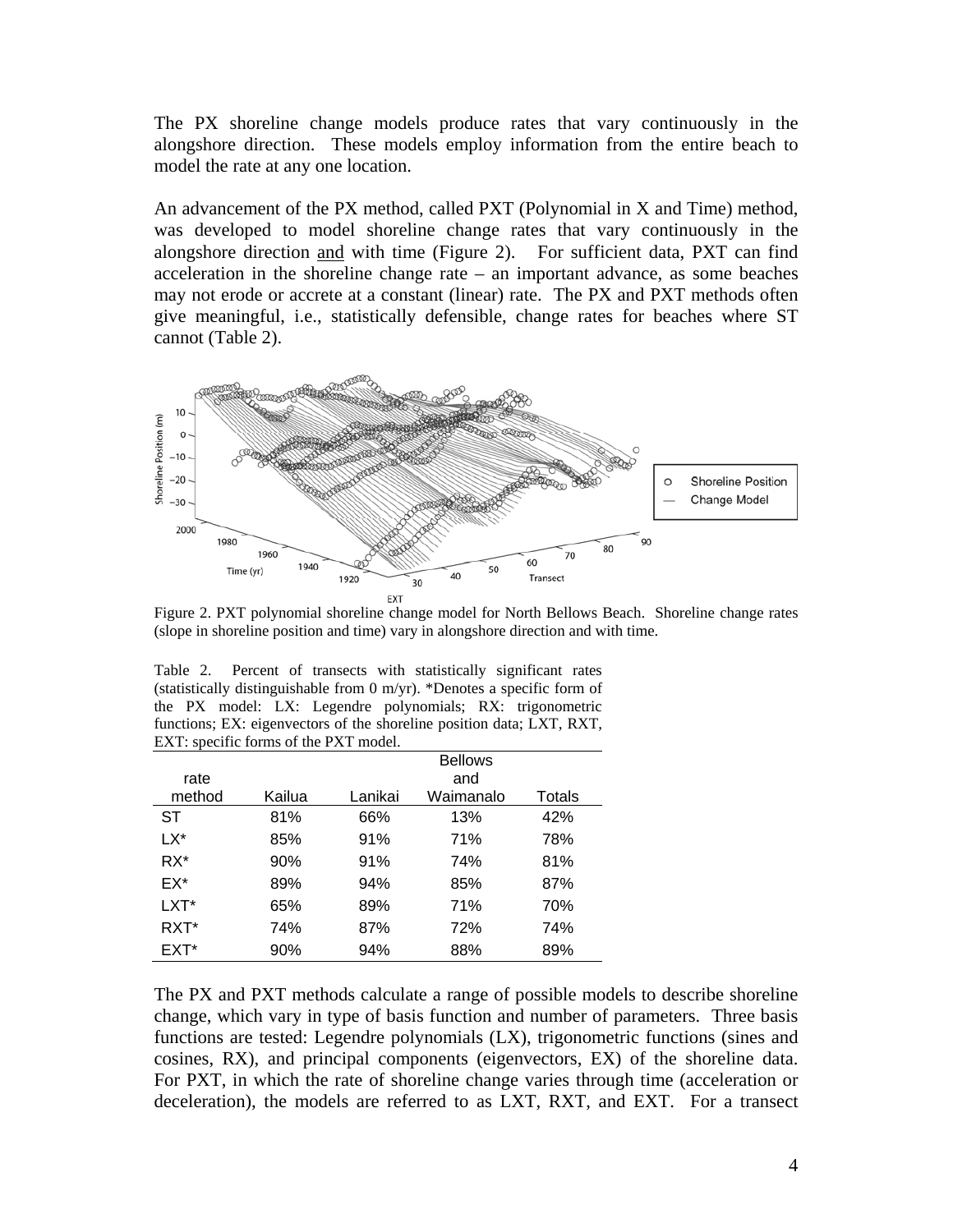where acceleration or deceleration is identified, the reported shoreline change rates and uncertainties are from the most recent shoreline position, i.e. the "present" rate. However, a rate may be calculated from the model at any point in the time series.

IC (objective Information Criteria, we use Akaike method) is used to find the optimal polynomial for each of the six different model types (LX, RX, EX, LXT, RXT, EXT) and in a similar manner identifies the overall "best" shoreline change model among all models tested. Various IC's have been tested and may be employed in comparing shoreline change models (Frazer, *et al*. in press). In general, IC's provide an optimal compromise between limited number of model parameters (parsimony) and goodness of fit (residual errors). The IC formula calculates a relative score for each model, which increases as the number of model parameters increases and decreases as the residual errors decrease. The model with the lowest IC score is determined to be the best model to describe the shoreline change at a beach. IC may choose a model with no change (0 m/yr or "null model") if it is determined to be a better fit than models with parameters (showing shoreline change).

### **RESULTS**

**Kailua Beach** (Figure 3), 4 km long, is a crescent-shaped beach bounded to the north by Kapoho Point and to the south by Alala Point. Low vegetated dunes have formed in front of many properties in central Kailua, evidence of an accreting beach. Erosion has affected the beach fronting Kailua Beach Park in the south. Analysis of Kailua Beach is divided into two sections with a boundary at Kaelepulu Stream. The two study regions are named Kailua Beach (Kapoho Pt – Kaelepulu Stream) and South Kailua Beach (Kaelepulu Stream – Alala Pt). The shoreline data from the beach at Kaelepulu Stream mouth is not considered reliable, as it is prone to fluctuations related to stream flow.

In the Kailua Beach section, IC identifies EXT as the best model to describe shoreline change for the years 1928 - 2005. A maximum accretion rate of  $0.70 \pm 0.15$  m/yr occurs toward the north end of Kailua Beach. The maximum erosion rate is  $-1.02 \pm 1.02$ 0.12 m/yr at the north side of Kailua Beach Park. The shoreline change rate for Kailua Beach averaged along the length of the beach is 0.06 (accretion). The average uncertainty of the EXT rates is  $\pm$  0.13 m/yr versus  $\pm$  0.22 m/yr for ST. EXT finds statistically significant rates at 90% of transects versus for 81% for ST. The EXT shoreline change model finds a trend of decelerating accretion shifting to accelerating erosion at the southern end of Kailua Beach.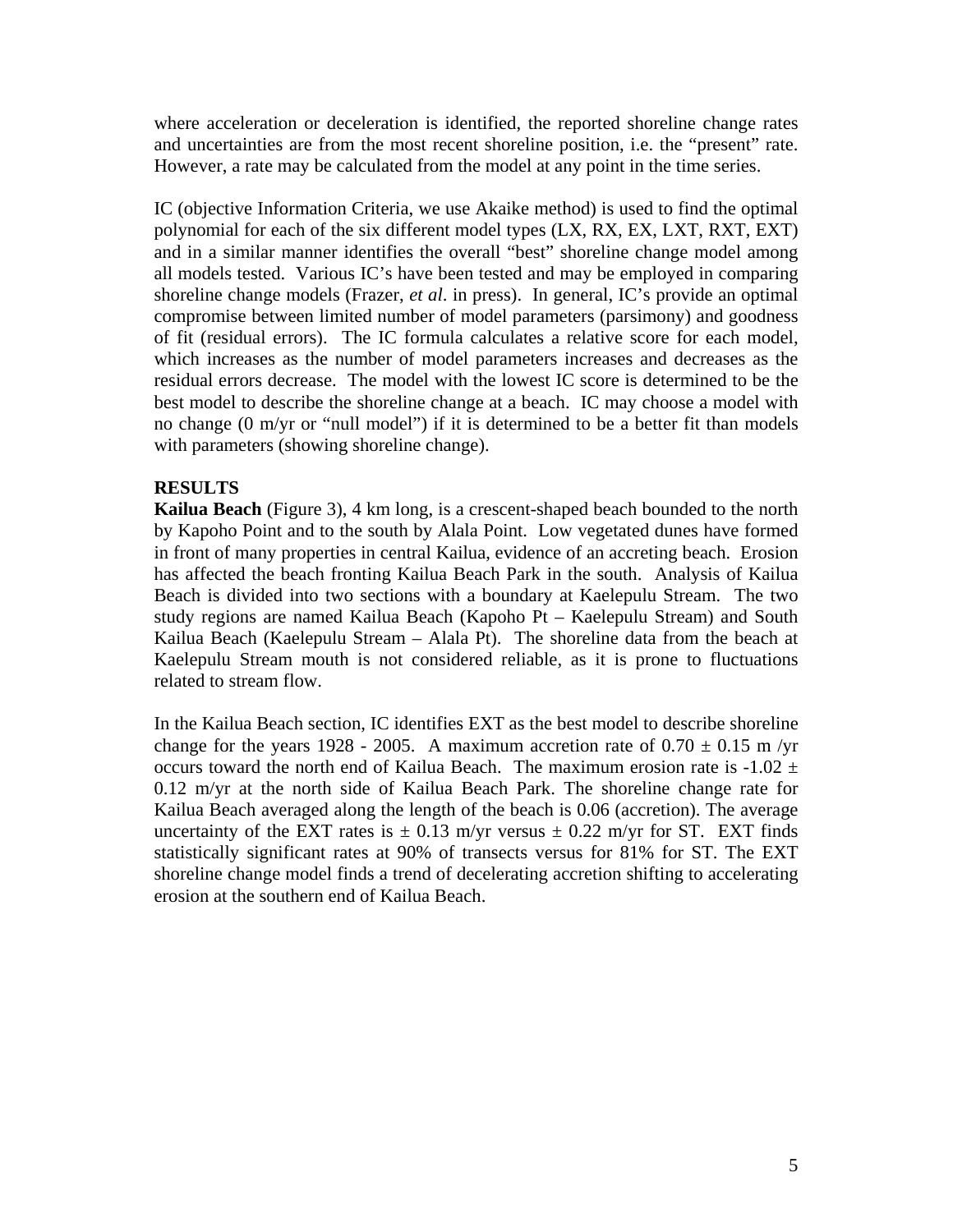

Figure 3. Shoreline change rates (m/yr) at Kailua Beach, 1928-2005. The study site is divided into two sections by a model boundary at Kaelepulu Stream. IC determines EXT, with acceleration in the change rate with time, is the best shoreline change model for Kailua Beach. ST and EX (nonacceleration) rates are shown for comparison.

**Lanikai** (Figure 4) is a slightly embayed 2 km-wide headland between Alala and Wailea Points with a narrow 800 m long beach in the north-central portion. The remainder of the northern and southern Lanikai shoreline presently has no beach at high tide and has been armored with concrete seawalls and other revetments. Shoreline change analysis for Lanikai Beach looks at historical shorelines from 1911- 2005 and includes only the areas with beach in the most recent air photos.

Again, IC identifies EXT as the best model to describe shoreline change. The maximum accretion rate of  $1.58 \pm 0.18$  m/yr occurs near the north-central section. The maximum erosion rate,  $-0.63 \pm 0.13$  m/yr occurs near the northern end. The beach is presently accreting at 0.55 m/yr, when averaged along the entire length. The mean uncertainty of the EXT rates is  $\pm$  0.13 m/yr versus  $\pm$  0.21 m/yr for ST. EXT finds statistically significant rates at 94% of transects versus 66% for ST. The EXT model finds recent accelerating accretion around the center of the study area. EXT also finds accelerating erosion at the far north and south ends. These results suggest that a significant fraction of the sand from eroded areas of Lanikai is accreting at central Lanikai.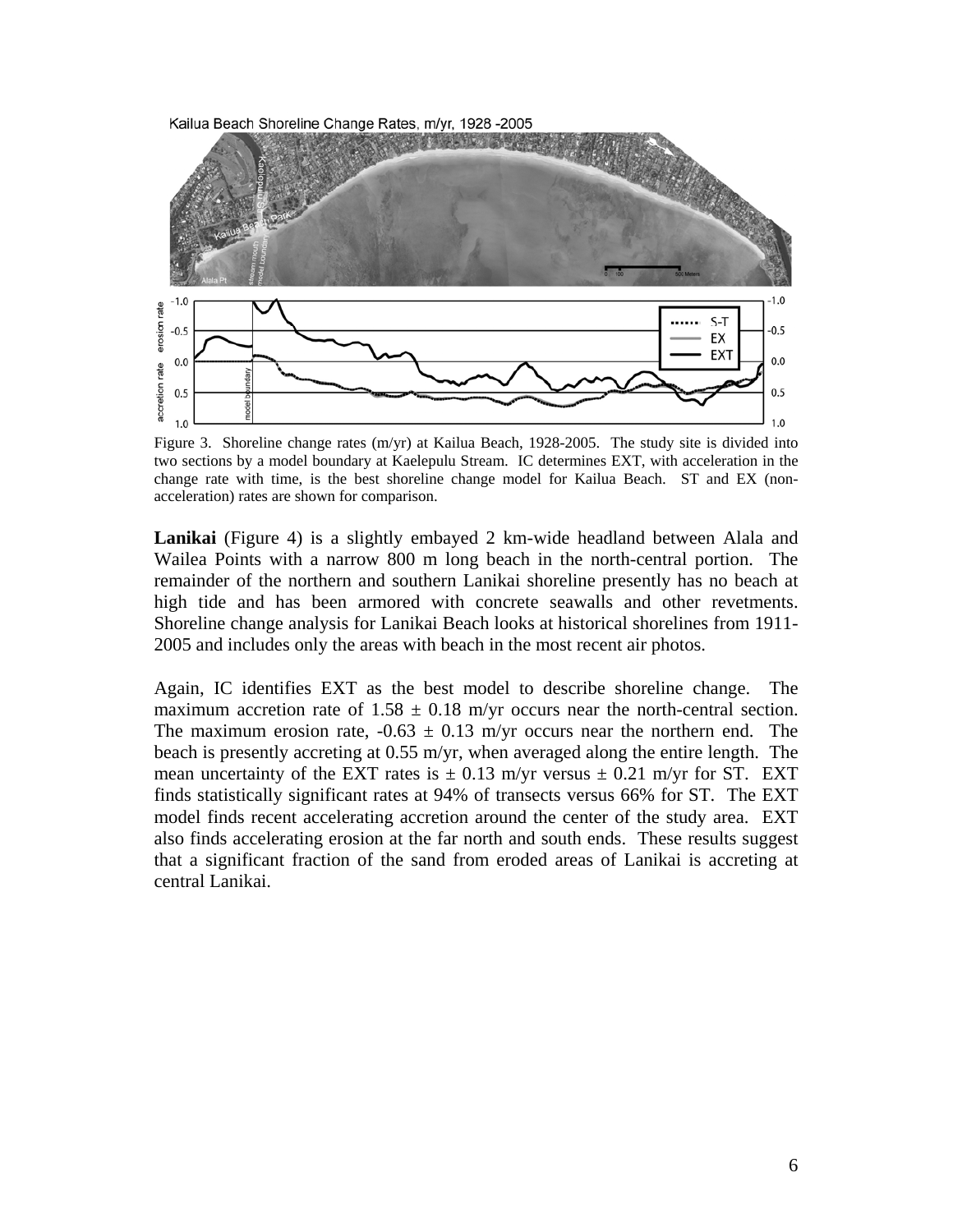Lanikai Beach: Shoreline Change Rates, m/yr, 1911 -2005



Figure 4. Shoreline change rates (m/yr) at Lanikai, 1911-2005. IC determines EXT, with acceleration in the change rate with time, is the best shoreline change model. ST and EX (non-acceleration) rates are shown for comparison. Areas of Lanikai with no beach in the most recent aerial photographs are not analyzed.

**Bellows and Waimanalo Beach** (Figures 5 and 6), 6.2 km long, is a nearly continuous beach extending from the northern end of Bellows Field (near Wailea Point) to Kaiona Beach Park in southern Waimanalo. The beach is interrupted at two locations by jetties at Waimanalo Stream and the remains of a similar structure at Inaole Stream. The shoreline at the northern end of Bellows Field has been armored with stone revetments. No beach currently exists in this area at high tide. All available historical shoreline years  $(1911 - 2005)$  are included in the analysis of Bellows and Waimanalo Beach. The area is divided into three sections based on physical boundaries in the littoral system: North Bellows, from the north end to the jetties at Waimanalo Stream mouth; Central Bellows, from Waimanalo Stream to Inaole Steam; and South Bellows and Waimanalo Beach, from Inaole Stream to Kaiona Beach Park. For ST, IC identifies the null model  $(0 \text{ m/yr})$  as the best model for all three beach sections.

In the North Bellows section, IC identifies EXT as the best model. EXT finds erosion in the northern half of the section, with a maximum erosion rate of  $-0.70 \pm 0.17$  m/vr at the northern end and accretion in the southern half, with a maximum accretion rate of  $0.60 \pm 0.15$  m/yr near the southern end. The shoreline change rate is  $-0.19 \pm 0.13$ m/yr (erosion) averaged along the entire section.

In the Central Bellows section, IC identifies EXT as the best model. EXT finds erosion in the northern half of the section with a maximum erosion rate of -0.59  $\pm$ 0.10 m/yr at the northern end and accretion in the southern half with a maximum accretion rate of  $0.26 \pm 0.11$  m/yr. The shoreline change rate is  $-0.11 \pm 0.11$  m/yr (erosion) averaged along the entire section.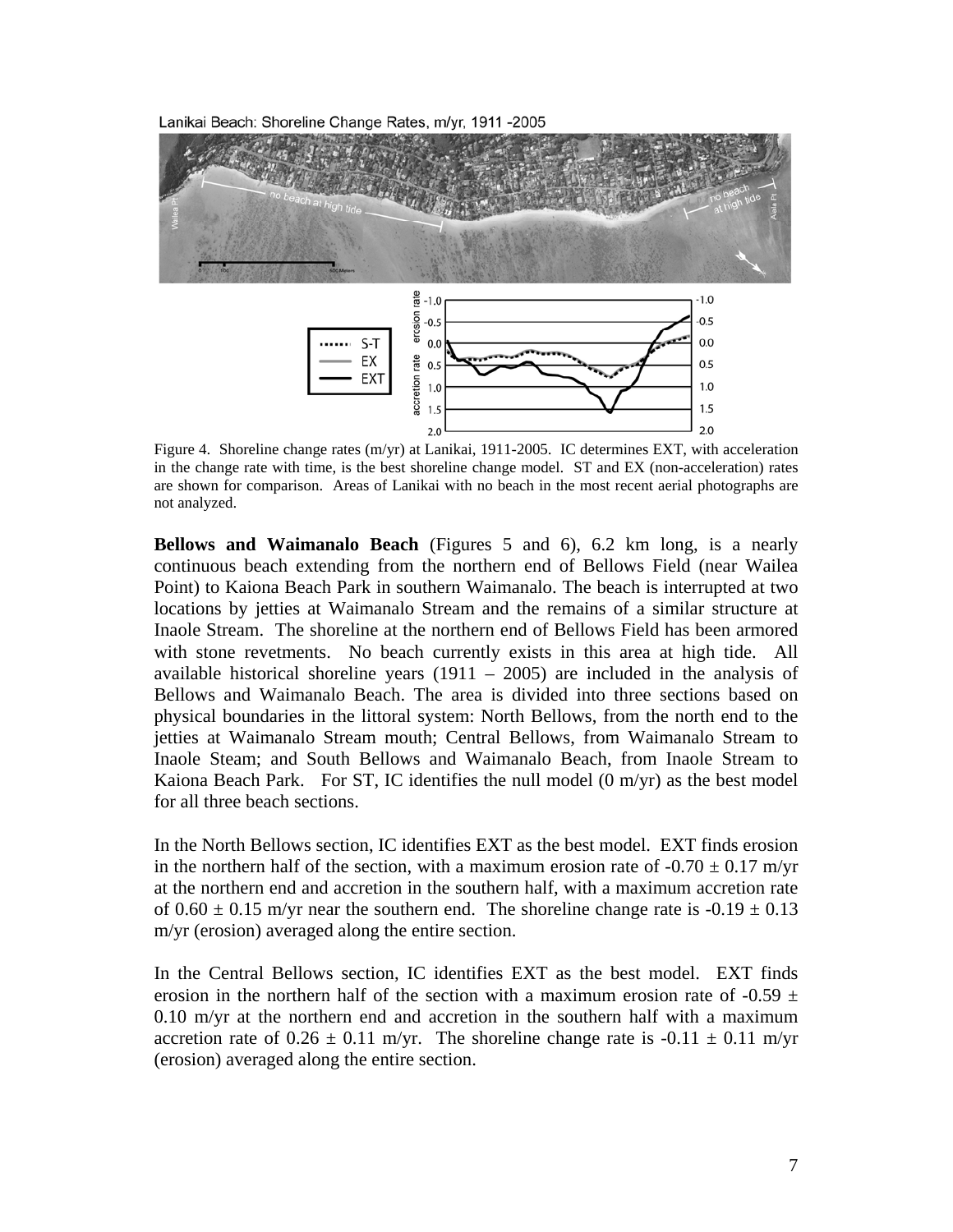In the South Bellows and Waimanalo section, IC identifies LXT as the best model. LXT finds accretion from Inaole Stream to Bellows Field Beach Park, erosion near the northern end of Waimanalo, and accretion along the rest of the beach fronting Waimanalo, except for a small area of erosion near the southern end of Waimanalo. The maximum erosion rate of  $-0.70 \pm 0.11$  is found in northern Waimanalo. The maximum accretion rate of  $0.66 \pm 0.10$  is found in front of Waimanalo Bay Beach Park. The shoreline change rate is  $0.10 \pm 0.09$  m/yr (accretion) averaged along the entire beach.

Central - North Bellows Beach: Shoreline Change Rates, m/yr, 1911 -2005



Figure 5. Shoreline change rates (m/yr) for the north and central portions of Bellows Beach 1911- 2005. A boundary is included in the model at Waimanalo Stream. IC determines EXT, with acceleration in the change rate with time, is the best shoreline change model. ST and EX (nonacceleration) rates are shown for comparison. The north end of Bellows, with no beach in the most recent air photos, is not analyzed.



Waimanalo - South Bellows: Shoreline Change Rates, m/yr, 1911 -2005

Figure 6. Shoreline change rates (m/yr) for southern Bellows and Waimanalo Beach 1911-2005. IC determines LXT, with acceleration in the change rate with time, is the best shoreline change model. ST and LX (non-acceleration) rates are shown for comparison.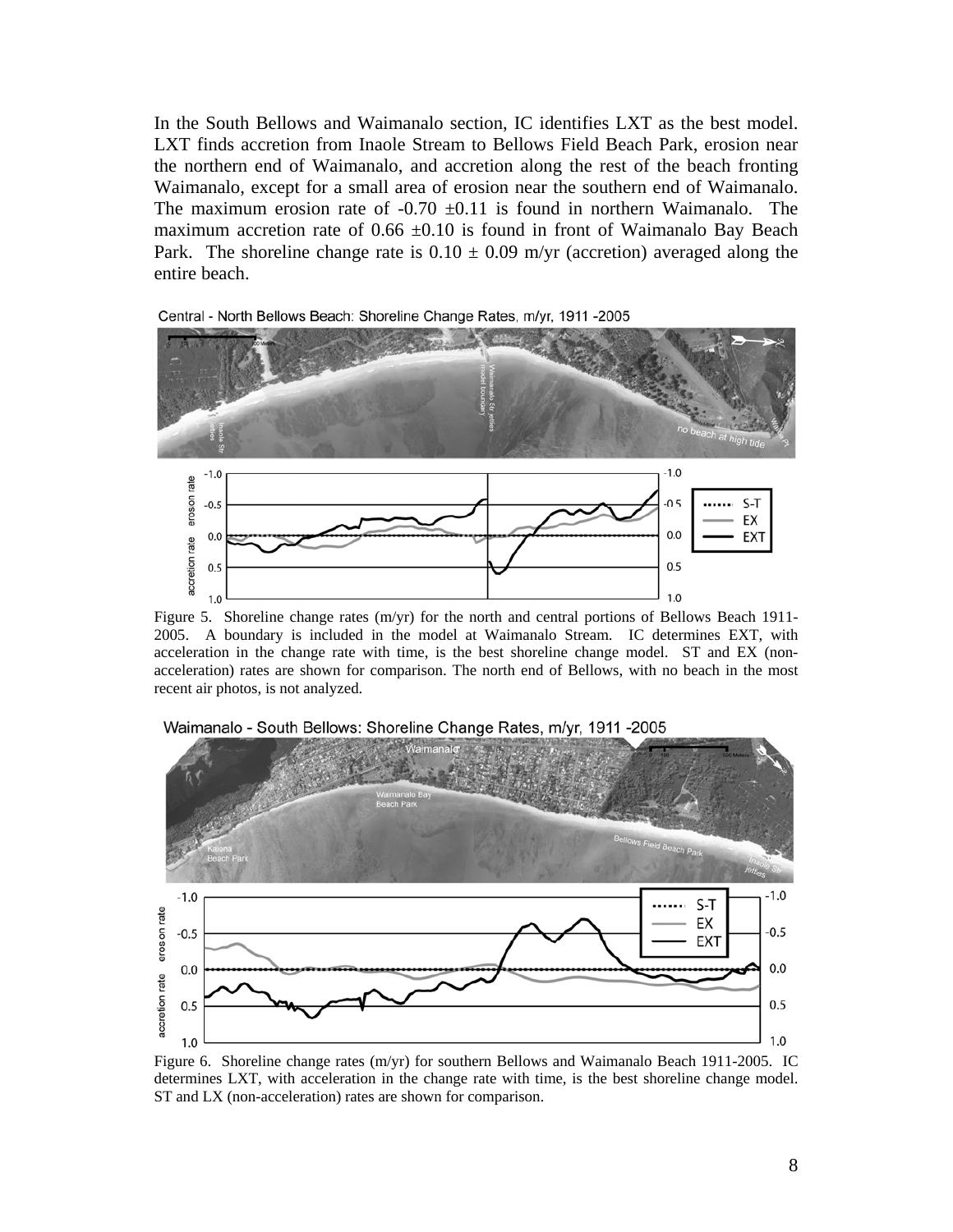#### **DISCUSSION**

A goal of most shoreline studies is to analyze historic shoreline change for the purpose of predicting future shoreline positions and identifying potential erosion hazard areas. IC provides a statistical means of finding the most parsimonious model to describe historical shoreline change at a beach. Genz, *et al*. (in press) shows the PXT shoreline change models (with acceleration in the change rate with time) often over-estimate future shoreline positions in synthetic shoreline data sets. The specific goals of an agency's coastal management plan may influence planners to choose another of the parsimonious PX or PXT models for projecting future shoreline hazards. Or, several models may be utilized to forecast a range of possible shoreline positions. The credibility of erosion hazard forecasts is increased if different shoreline change models agree in their prediction.

For all four southeast Oahu study areas, EXT has the lowest IC score and is identified as the best model. The basis functions used in calculating the EX and EXT models (principal components, Eigen vectors) are derived directly from the shoreline data. In all other methods a polynomial is fit to the change model. It is not surprising then that the EX and EXT methods often require fewer parameters and produce lower residual errors in fitting a model (and low IC score). Whether the EX and EXT methods actually produce the best models is an area of ongoing research. Principle components provide the exciting prospect of describing the unknown physics driving change at a beach.

Beaches may not erode or accrete in a constant (linear) manner. In a well-configured shoreline data set (many shorelines, low uncertainty), PXT shoreline change models can detect acceleration in the shoreline change rate with time. In this case, the PXT models can provide a better depiction of how a shoreline is changing at present and how change itself has changed with time. Time series of historical shorelines in this study span less than 100 years. It is not unreasonable to wonder if the PXT models may be capturing decadal-scale fluctuations (e.g., ENSO, tradewind oscillations) in shoreline position at some beaches. Correlating shoreline change with these atmospheric fluctuations would be an exciting advance for coastal studies. However, it may discourage coastal managers from using PXT models for long-term erosion hazard planning. The greatest potential for the PXT method is the ability to detect accelerating shoreline change that should be expected with accelerating sea-level rise from global temperature increase (Church and White 2006). Continued studies with the addition of new shoreline data in the future will help to answer these questions.

## **CONCLUSIONS**

Shoreline change rates are calculated from historical shoreline positions to better understand trends of erosion and accretion and to project future shoreline positions. Erosion hazard predictions may be used by coastal managers to design shoreline development policies that will better protect public and private coastal resources. It is vital that shoreline change studies provide significant and defensible results if the data is to be used for the development of public policy.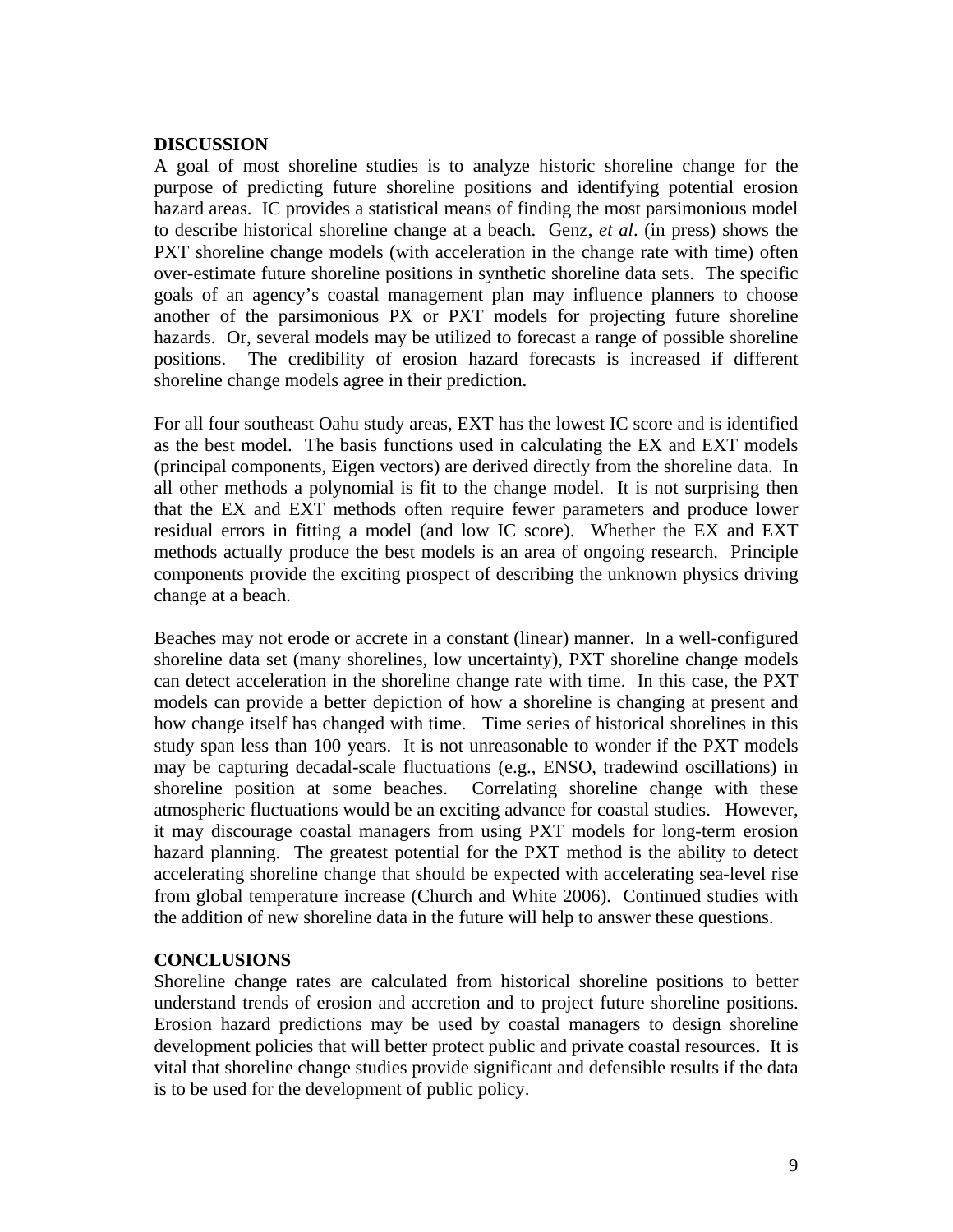The new PX and PXT shoreline change rate calculation methods are shown to provide more significant and defensible shoreline change rates than the previously used ST method for beaches of southeast Oahu. The PX and PXT methods produce statistically significant rates for up to 89% of shoreline transects versus 42% of transects using the ST method. For Kailua and Lanikai ST produces rates very similar to the PX models. However, the uncertainties of PX models are significantly lower than ST for these beaches. Using the ST method to analyze South Kailua, Bellows, and Waimanalo beaches, IC picks the null model (0 m/yr) as the beast change model for this method. The null model indicates that there was no significant shoreline change or that the shoreline positional uncertainty was too high for the method to reliably fit a model to the shoreline data. PX and PXT are able to find significant rates at these beaches by utilizing shoreline data from all transects on a beach in calculating the change model. PXT models provide new insight on shoreline change in southeast Oahu as they reveal changing rates through time.

#### **ACKNOWLEDGEMENTS**

Funding for this study was made available by State of Hawaii Department of Land and Natural Resources, City and County of Honolulu, U.S. Army Corps of Engineers, Harold K.L. Castle Foundation, and the University of Hawaii School of Ocean and Earth Science and Technology.

# **REFERENCES**

- Church, J.A. and White, N.J. (2006). " $20<sup>th</sup>$  century acceleration in global sea-level rise," *Geophysics Research Letters*, 33(1), L01602
- Crowell, M.; Leatherman, S.P.; Buckley, M.K. (1991). "Historical shoreline change: Error analysis and mapping accuracy." *Journal of Coastal Research*, 7 (3), 839-852.
- Daniels, R.C. and Huxford, R.H. (2001). "An error assessment of vector data derived from scanned National Ocean service topographic sheets," *Journal of Coastal Research*, 17 (3), 611-619.
- Ellis, M.Y. (1978). "Coastal mapping handbook," U.S. Department of the Interior, Geological Survey; U.S. Department of Commerce, National Ocean Survey; U. S. Government Printing Office, Washington, D.C., 199p.
- Fletcher, C.H.; Mullane, R.A.; Richmond, B.M. (1997). "Beach loss along armored shorelines on Oahu, Hawaii Islands," *Journal of Coastal Research*. 13(1), 209-215.
- Fletcher, C.H.; Rooney, J.; Barbee, M; Lim, S.C.; Richmond, B.R. (2003). " Mapping shoreline change using digital orthophotogrammetry on Maui, Hawaii," *Journal of Coastal Research* (38) 106-124.
- Frazer, L.N.; Genz, A.S.; Fletcher, C.H (in press). "Toward parsimony in shoreline change prediction (I): new methods," *Journal of Coastal Research*.
- Genz, A.S.; Fletcher, C.H.; Dunn, R.A.; Frazer, L.N.; Rooney, J.J. (2007). "Predictive accuracy of shoreline change rate methods and alongshore beach variation on Maui, Hawaii," *Journal of Coastal Research*
- Genz, A.S.; Frazer, L.N.; Fletcher, C.H. (in press). "Toward parsimony in shoreline change prediction (II) Applying statistical methods to real and synthetic data,"